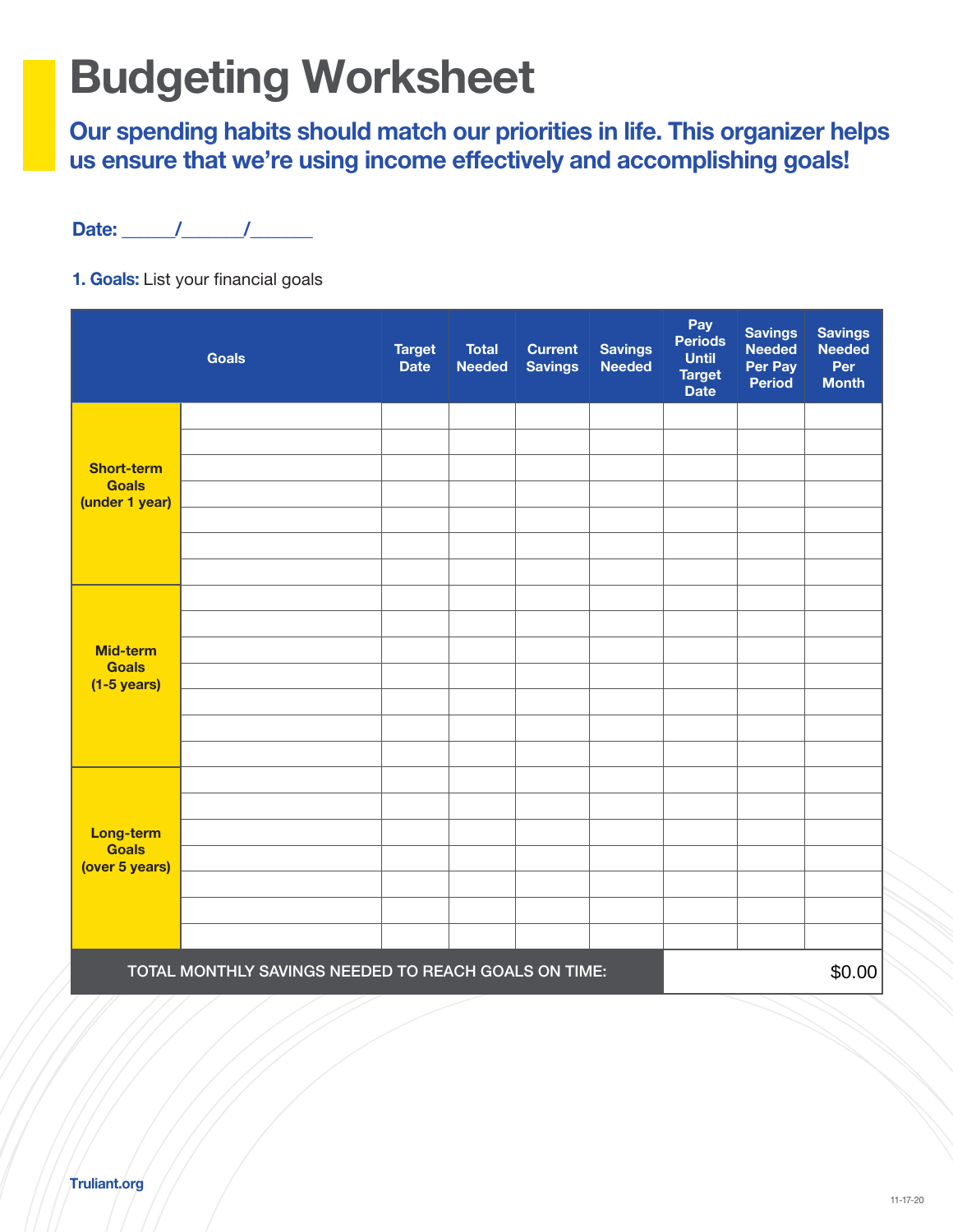2. Average Spending: Track current weekly spending using receipts/statements to understand your averages

| Item                                     | <b>Mon</b> | <b>Tue</b> | <b>Wed</b> | Thu | Fri | <b>Sat</b> | <b>Sun</b> | <b>Expense</b><br><b>Totals</b> | <b>Monthly</b><br><b>Projection</b><br>(total $x$ 4) |
|------------------------------------------|------------|------------|------------|-----|-----|------------|------------|---------------------------------|------------------------------------------------------|
| <b>Groceries</b>                         |            |            |            |     |     |            |            | \$0.00                          | \$0.00                                               |
| <b>Restaurants</b>                       |            |            |            |     |     |            |            | \$0.00                          | \$0.00                                               |
| <b>Laundry</b>                           |            |            |            |     |     |            |            | \$0.00                          | \$0.00                                               |
| <b>Medical/</b><br><b>Dental</b>         |            |            |            |     |     |            |            | \$0.00                          | \$0.00                                               |
| <b>Auto/Gas/</b><br><b>Parking</b>       |            |            |            |     |     |            |            | \$0.00                          | \$0.00                                               |
| <b>Other</b><br><b>Transportation</b>    |            |            |            |     |     |            |            | \$0.00                          | \$0.00                                               |
| <b>Child Care</b>                        |            |            |            |     |     |            |            | \$0.00                          | \$0.00                                               |
| <b>Personal Care</b>                     |            |            |            |     |     |            |            | \$0.00                          | \$0.00                                               |
| <b>Clothing</b>                          |            |            |            |     |     |            |            | \$0.00                          | \$0.00                                               |
| <b>Bank Fees/</b><br><b>Postage</b>      |            |            |            |     |     |            |            | \$0.00                          | \$0.00                                               |
| <b>Streaming</b><br><b>Entertainment</b> |            |            |            |     |     |            |            | \$0.00                          | \$0.00                                               |
| <b>Books/Music/</b><br><b>Videos</b>     |            |            |            |     |     |            |            | \$0.00                          | \$0.00                                               |
| <b>Cigarettes/</b><br><b>Alcohol</b>     |            |            |            |     |     |            |            | \$0.00                          | \$0.00                                               |
| <b>Gifts</b>                             |            |            |            |     |     |            |            | \$0.00                          | \$0.00                                               |
| <b>Home/Garden</b>                       |            |            |            |     |     |            |            | \$0.00                          | \$0.00                                               |
| Church/<br><b>Charities</b>              |            |            |            |     |     |            |            | \$0.00                          | \$0.00                                               |
| <b>Other</b>                             |            |            |            |     |     |            |            | \$0.00                          | \$28.00                                              |
| <b>Other</b>                             |            |            |            |     |     |            |            | \$0.00                          | \$0.00                                               |
| <b>Other</b>                             |            |            |            |     |     |            |            | \$0.00                          | \$0.00                                               |
| <b>Other</b>                             |            |            |            |     |     |            |            | \$0.00                          | \$0.00                                               |
| <b>NOTES:</b>                            |            |            |            |     |     |            |            |                                 |                                                      |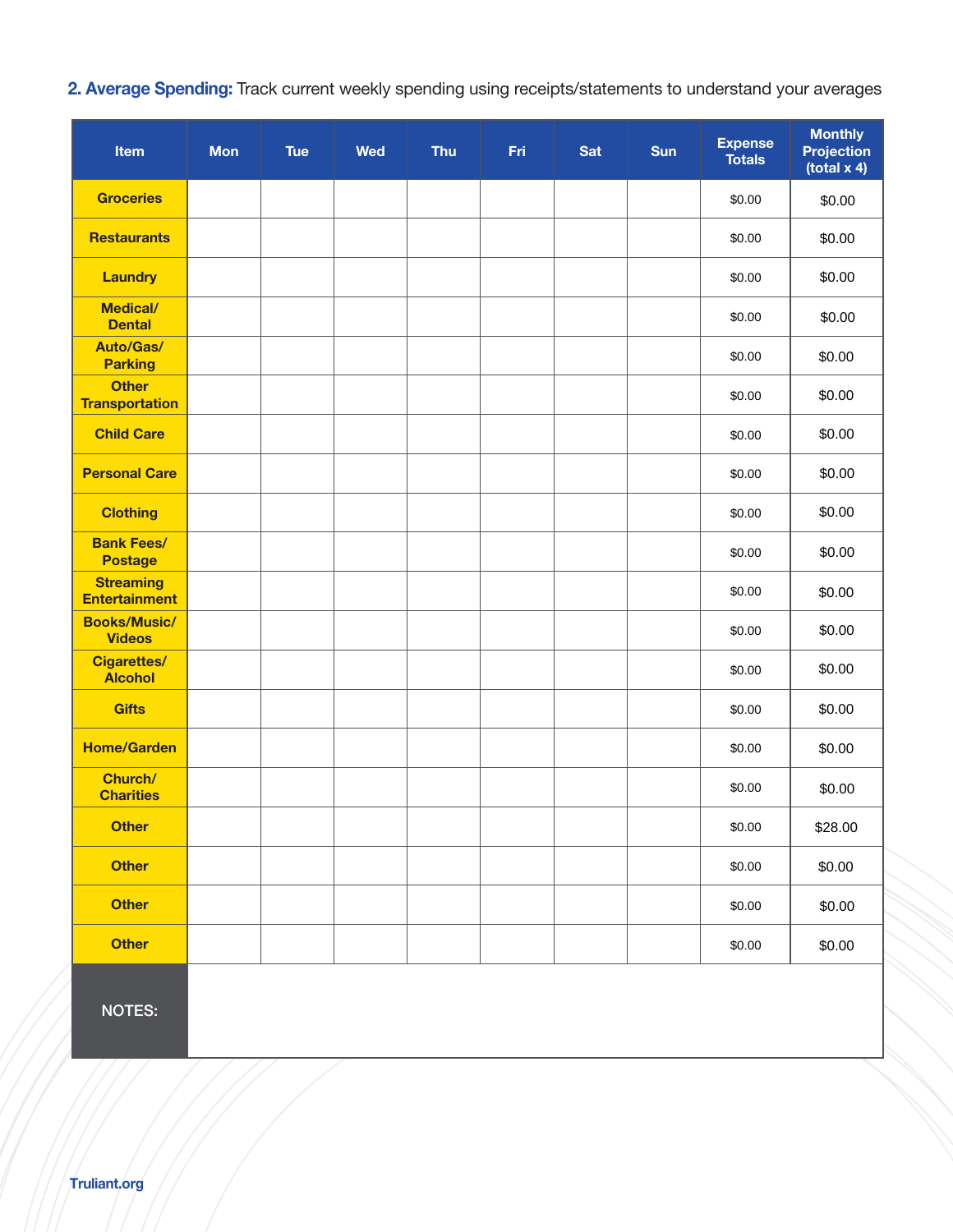## 3. Essential Expenses: Use receipts/statements and **Table 2** to list average monthly spending

| <b>Category</b>                   | <b>Expenses</b>                                       | <b>Average Per Month</b> | <b>Goal Per Month</b> |
|-----------------------------------|-------------------------------------------------------|--------------------------|-----------------------|
|                                   | Rent/ Mortgage                                        |                          |                       |
|                                   | 2nd Mortgage/ Equity Line                             |                          |                       |
|                                   | Homeowner's/Renter's Insurance                        |                          |                       |
|                                   | <b>Condo Fees/HOA Dues</b>                            |                          |                       |
| <b>Housing</b>                    | Home Maintenance/<br><b>Monitored Alarm</b>           |                          |                       |
|                                   | Lawn/Garden/Pool                                      |                          |                       |
|                                   | Gas/Electric                                          |                          |                       |
|                                   | Water/Sewer/Garbage                                   |                          |                       |
|                                   | Internet/Cable/Satellite                              |                          |                       |
|                                   | <b>Cell Phone/Landline</b>                            |                          |                       |
|                                   | Groceries/Household Items                             |                          |                       |
| <b>Food</b>                       | At Work/School                                        |                          |                       |
|                                   | Health/Dental/Vision                                  |                          |                       |
| <b>Insurances</b>                 | Life/Disability                                       |                          |                       |
|                                   | Doctor/Chiropractor                                   |                          |                       |
|                                   | Optometrist/Lenses                                    |                          |                       |
| <b>Medical Care</b>               | Dentist/Orthodontist                                  |                          |                       |
|                                   | Prescriptions                                         |                          |                       |
|                                   | Vehicle Payment #1                                    |                          |                       |
|                                   | Vehicle Payment #2                                    |                          |                       |
|                                   | Auto Insurance                                        |                          |                       |
| <b>Transportation</b>             | Registration                                          |                          |                       |
|                                   | Gasoline/Oil                                          |                          |                       |
|                                   | Maintenance/Repairs                                   |                          |                       |
|                                   | <b>Public Transportation/</b><br><b>Tolls/Parking</b> |                          |                       |
|                                   | Daycare                                               |                          |                       |
| <b>Childcare</b>                  | <b>Child Support/Alimony</b>                          |                          |                       |
| <b>Miscellaneous</b>              | Credit Card/<br><b>Personal Loan Payments</b>         |                          |                       |
|                                   | <b>Banking Fees</b>                                   |                          |                       |
|                                   | <b>Union Dues</b>                                     |                          |                       |
| <b>Income Taxes</b>               | Federal/State Tax Repayment                           |                          |                       |
|                                   | <b>Estimated Tax Payments</b><br>(Self-Employed)      |                          |                       |
|                                   | Emergency                                             |                          |                       |
| <b>Savings</b>                    | Goals                                                 |                          |                       |
| MONTHLY TOTAL ESSENTIAL EXPENSES: |                                                       | \$0.00                   | \$0.00                |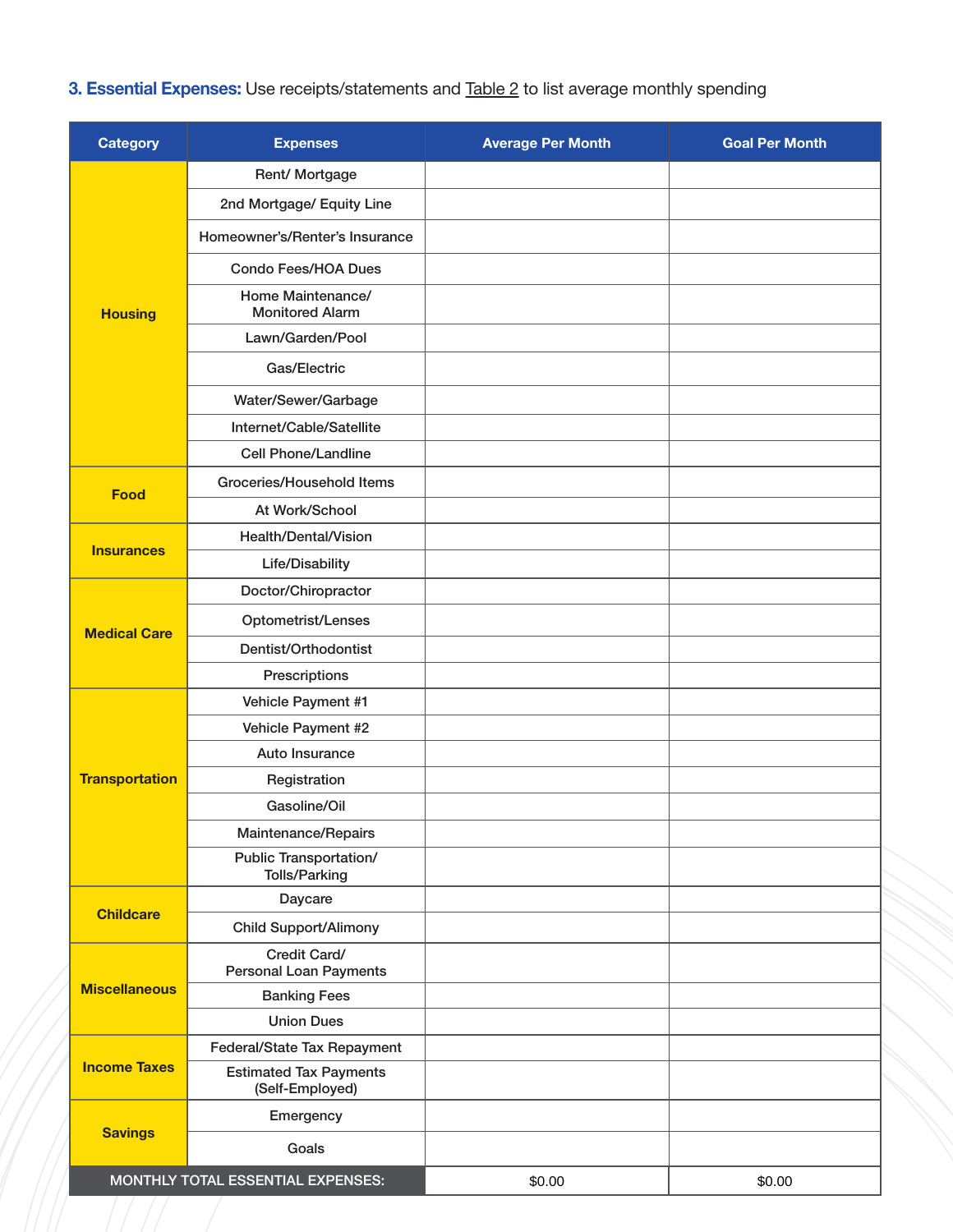## 4. Discretionary Expenses: Use receipts/statements and **Table 2** to list average monthly spending

| <b>Category</b>                       | <b>Expenses</b>                        | <b>Average Per Month</b> | <b>Goal Per Month</b> |
|---------------------------------------|----------------------------------------|--------------------------|-----------------------|
|                                       | Beauty/Barber                          |                          |                       |
| <b>Personal</b>                       | Clothing/Jewelry                       |                          |                       |
|                                       | Laundry                                |                          |                       |
|                                       | <b>Cosmetics/Manicure</b>              |                          |                       |
|                                       | Movies/Concerts/Theater                |                          |                       |
|                                       | Books/Magazines                        |                          |                       |
|                                       | <b>Music Subscriptions/CDs</b>         |                          |                       |
| <b>Entertainment</b>                  | <b>Dining Out</b>                      |                          |                       |
|                                       | Sports/Hobbies                         |                          |                       |
|                                       | <b>Vacation/Travel</b>                 |                          |                       |
|                                       | <b>Video Subscriptions/DVDs</b>        |                          |                       |
|                                       | <b>Tuition/Lessons</b>                 |                          |                       |
|                                       | Pet Care                               |                          |                       |
|                                       | Postage                                |                          |                       |
| <b>Miscellaneous</b>                  | Holiday/Birthday/Gifts                 |                          |                       |
|                                       | Cigarettes/Alcohol                     |                          |                       |
|                                       | <b>Charity/Religious Contributions</b> |                          |                       |
|                                       | Other                                  |                          |                       |
|                                       | Other                                  |                          |                       |
| MONTHLY TOTAL DISCRETIONARY EXPENSES: |                                        | \$0.00                   | \$0.00                |

## 5. INCOME: List average monthly income, separating all sources

| <b>Source</b>                      | <b>Yours</b> | <b>Spouse/Partner</b> |
|------------------------------------|--------------|-----------------------|
| <b>Primary Employer</b>            |              |                       |
| <b>Part-Time/Second Job</b>        |              |                       |
| <b>Retirement/Pension</b>          |              |                       |
| <b>Child Support/Alimony</b>       |              |                       |
| <b>Social Security</b>             |              |                       |
| <b>Food Stamps</b>                 |              |                       |
| <b>Unemployment/ Insurance</b>     |              |                       |
| <b>Support From Family/Friends</b> |              |                       |
| <b>Rental Income</b>               |              |                       |
| <b>Other</b>                       |              |                       |
| TOTAL MONTHLY INCOME:              |              |                       |